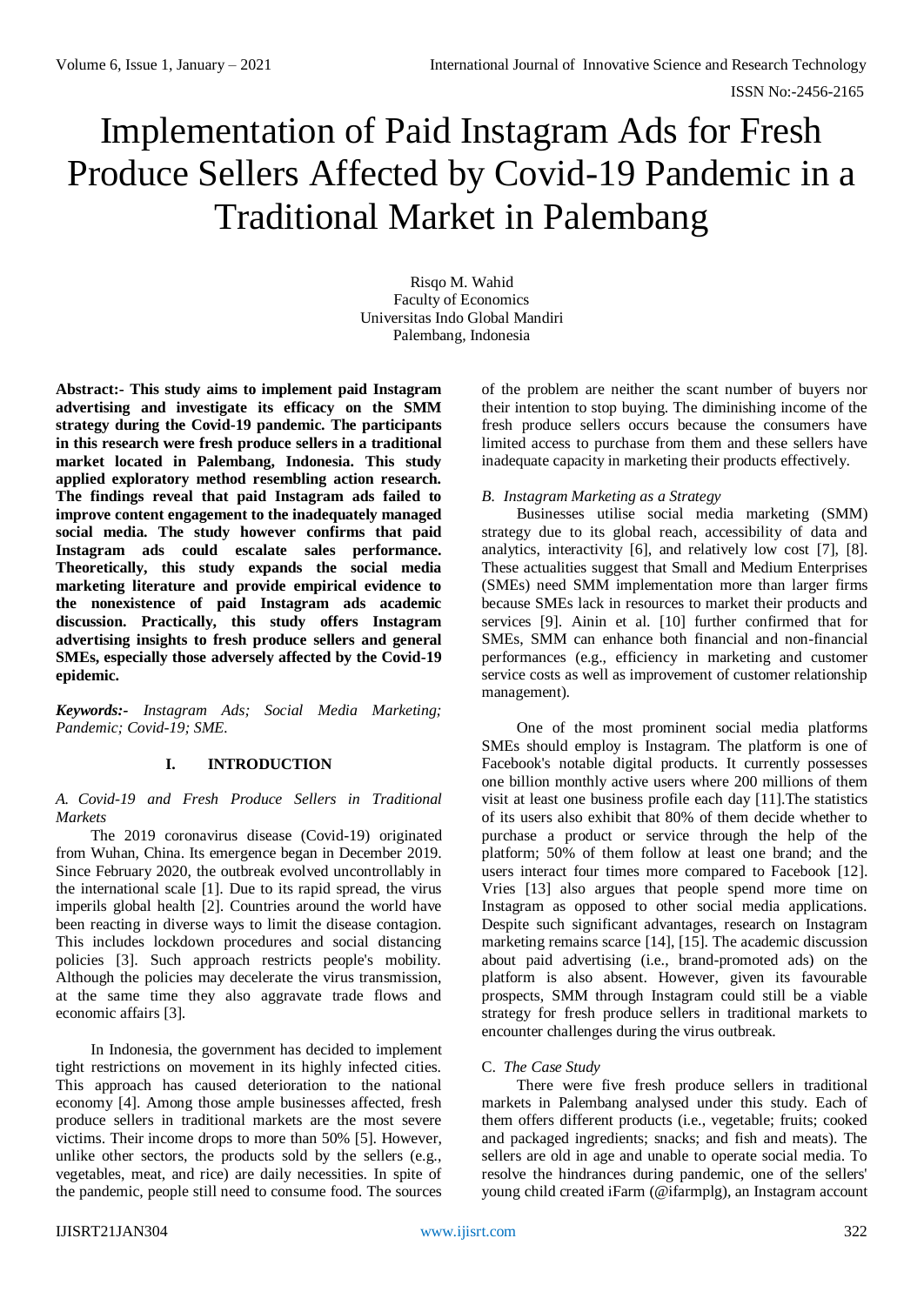to sell their offerings online. They have implemented the SMM since March 2020. However, their posts' like, comment, profile visit, website click, and other metrics were substandard. As a result, their sales were below their objectives. Research proved that SMEs are incapable of executing effective SMM strategy due to the lack of knowledge, time, and vision [7]–[9], [16]. Such facts might explain the underperformance.

This study aims to implement paid Instagram advertising and investigate its efficacy on the SMM strategy during the Covid-19 pandemic. The participants of this research were fresh produce sellers in a traditional market located in Palembang, Indonesia. The research questions for the investigation are: (RQ1) Can paid Instagram advertising improve content engagement? (RQ2) Can paid Instagram advertising enhance sales during the Covid-19 pandemic? This study presents three contributions. First, it expands the limited existence of Instagram marketing discussion. Second, the investigation of the paid Instagram ads efficacy provide empirical evidence to the SMM literature. Third, the findings are beneficial for SMEs, especially those affected by the epidemic. They can adopt and adapt the insights to survive and success despite the impediment.

## **II. LITERATURE REVIEW**

## A. *Social media marketing and its benefits for SMEs*

SMM advances marketing strategies utilising one or more social media channels to manage customer relationship and convey brand-related information to the public [17], [18]. SMM offers voluminous benefits for businesses. It can leverage reach greater than traditional media such as prints and TV [19]; perform campaigns effectively and efficiently [20]; build new connection with potential customers and reinforce relations with current customers [21]; and assist the sales process [22]. These propitious outlook prompts businesses to progressively implement SMM activities (e.g., advertising on social media, blogger endorsements, managing user-generated content) in their strategy [23], [24].

In SMEs context, businesses lack of resources, both financially and non-financially. This restrains them from expending considerable budgets for marketing. SMM, as explained before, is cost effective to reach immense figure of audience [7], [8]. Even further, studies have verified that SMEs implementing SMM can magnify their number of customers, employees' creativity, sales, positive feedbacks, enquiries, and customer relationships [25], [26]. In the event of pandemic, where the majority of buyers purchase goods online and profit is likely to shrink, the need to adopt SMM for SMEs magnifies.

## *B. Paid advertising on content engagement and sales*

Content engagement is quantifiable interactions performed by users on contents on social media channels [27]. The quantifications comprise likes, comments, shares [15], [28]–[33], page views, clicks, and other aspects provided by the corresponding platforms [34]. Specifically for Instagram, supplementary metrics include reach, impression, profile visit, website click, and bookmark. In the

era of digital marketing, marketers employ content engagement as a measurement to gauge success of their efforts on SMM.

Research has proven that content engagement is crucial for businesses. Consumers who actively involve with brands on social media can act as co-creators and aid those brands in business development including product advancement, market analysis, and recommendations [35], [36]. Studies also evince that content engagement can influence consumers' trust [37], value [38], brand evaluations, and purchase intention [39], [40]. Hudson *et al.*[41] argue that consumers who constantly connect with the brands' on social media exhibit more intense relationships compared to those consumers who neglect the interaction. All in all, conducive content engagement on social media can lead brands to attain higher sales and profitability [42]–[44].

Paid advertising is capable of increasing engagement. Research authenticates that the social media influencers' endorsement can generate higher engagement [40]. More profoundly, Lou, Tan, and Chen [45] discovered that paid influencers' contents affect brand engagement better than those of brand own posts. Such effect occurs because consumers consider the influencers' advertisement is more driven by altruitism rather than financial compensation [46]. Apart from social media influencers' endorsement, another variation of paid advertising is the ads provided by the platforms themselves (e.g., Facebook Ads, Twitter Ads, and TikTok Ads). To exercise the ads, brands pay the platform of choice and in return the social media display their posts to predetermined users. Compared to influencers' endorsement that could expend huge amount of funding, social media ads spending could be as little as \$5 USD per day. The rate could be even cheaper in other countries (e.g., in Indonesia the minimum cost is only Rp. 20,000 or equal to \$1.5 USD a day). At the current time, academic discussion on the native social media paid ads remains nonexistent. Hence, its efficacy is questionable. Nonetheless, although driven by financial compensations and it might be less effective than paid endorsement as evidenced by Lou, Tan, and Chen [45] due to social media immense audience reach and its low cost factors, contents promoted by brands on social media ads (e.g., Instagram Ads) still could potentially generate engagement.

Brands however should note that there are multitudinous variables affecting content engagement. Paid advertisement is merely a part of a complex equation. To be engaging, studies suggest that social media posts should include the topics of vividness [28], interactivity [30], remuneration, entertainment, social [32], charity, competition, holiday, human resources, promotion, and statement [33]. Research also emphasises the importance of scheduling [15], [29], [31]. Although these studies mainly investigated Facebook, except of Wahid and Wadud, [15] which focused on Instagram, they still show the significance of strategizing SMM on other types of social media such as Instagram. Paid advertisement alone is insufficient to advance engagement. Accordingly, this study hypothesises that: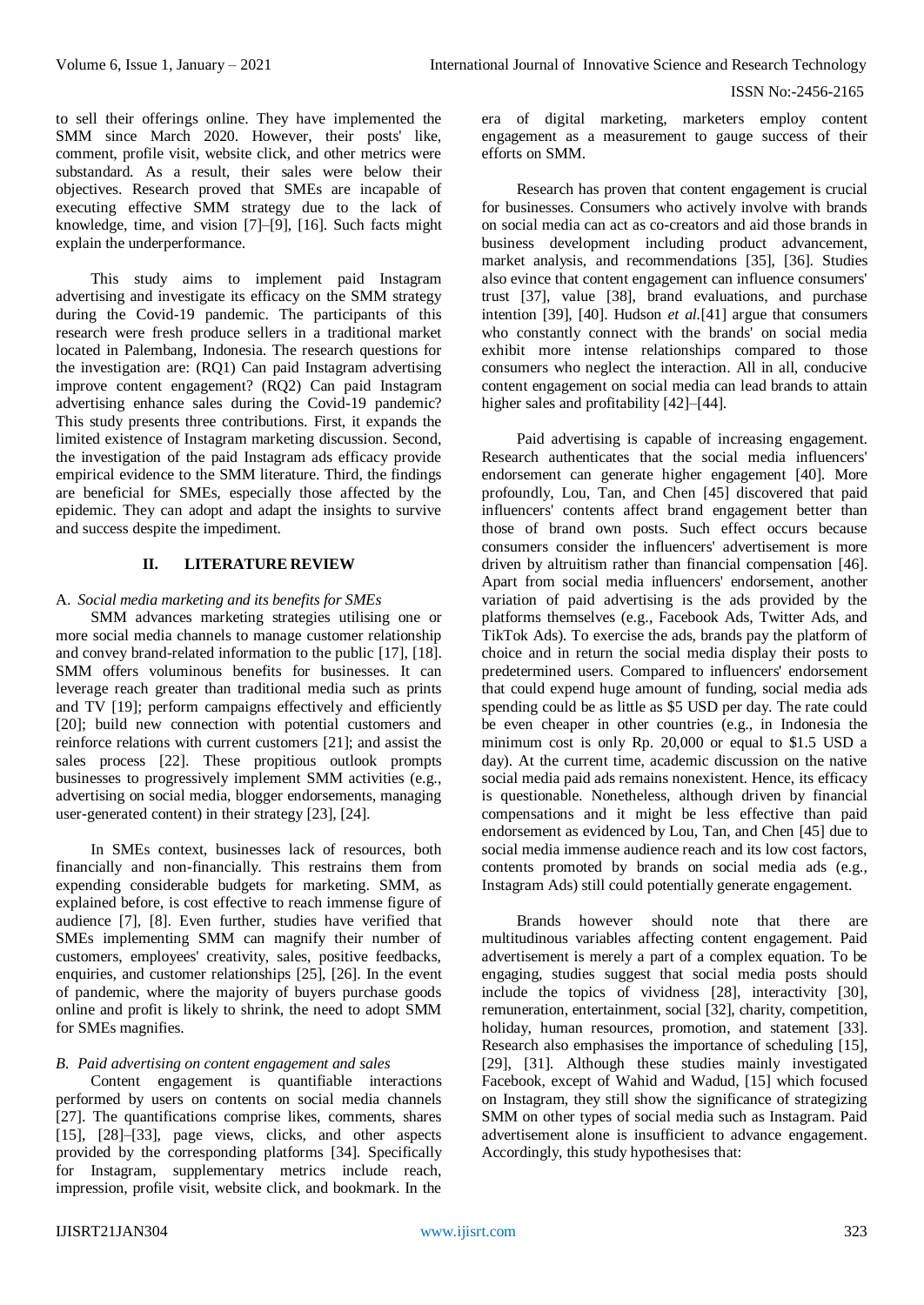*H1: Paid advertising on Instagram Ads can enhance content engagement if brands manage their social media strategically.*

Furthermore, in their investigation, Lou, Tan, and Chen [45] compared the influencer- and brand-promoted ads on Instagram. They discovered that consumers show high intention to purchase after discerning both type of ads. This finding instigates us to propose the following hypothesis: *H2: Paid advertising on Instagram Ads can enhance sales.*

# **III. RESEARCH METHODS**

This study employed an exploratory method, resembling an action research, where it involves real world practical problems, needs, and concerns [47], [48]. Studies have utilised action research to analyse social media adoption in SMEs [14], [49]. The approach has been deemed appropriate for marketing research [50], [51] as it can resolve real and complex marketing problems to augment comprehension of practice[52].

## A. *The study objects*

The inclusion and participation of practitioners are crucial in action research. The participants in this study were five fresh produce sellers selling their products on one Instagram account (@ifarmplg). These sellers operate in traditional markets in Palembang, Indonesia. Similar with numerous other businesses, the fresh produce sellers experienced difficulties to reach consumers and sell their offerings during the Covid-19 pandemic. To solve the problem, one of the sellers' child initiated to sell the sellers' products online through Instagram.

The child acts as the admin of the fresh produce sellers' Instagram account. He had no professional experience in SMM and chose Instagram as a platform of choice merely because he was familiar with the social media. Although the admin coincidentally adopted the proper social media (i.e., Instagram), the implementation of strategy in the SMM is minimal. All the contents posted were low in vividness, less interactive, and plain information. There was also no posting schedule. The only approach to increase engagement they applied was following accounts who follow local influencers on the platform. As a result of this action, at the time before the Instagram advertising experimentation commenced, the fresh produce sellers' account has accumulated 667 followers from 109 contents shared. In terms of followers' demography, 82% lives in the local area (i.e., Palembang); 80% was women and 20% was men; and the majority was aged 18-44 (92%). Lastly, the admin has never implemented paid Instagram ads both for personal and professional account promotion.

#### *B. Research process*

The aim of action research is to comprehend the real world that eventually aiding the practitioner to ameliorate their practice [50]. This type of research involves four cyclical application of: to plan, act, observe, and reflect [47], [52]. Figure 1 depicts the research process in this study.

Initially, the researchers, admin, and sellers discussed the experimentation plan. All the participants agreed that the objectives were to improve content engagement and sales. It should be noted that the fresh produce sellers required fast and affordable strategy implementation due to their profit loss during the pandemic. Accordingly, this action research excluded the SMM master plan (e.g., assisting the admin to create visually engaging posts; and analysing and providing a schedule), as it is time-consuming to establish. For the daily budget, it was Rp. 20,000. The period of the experimentation was one week, from 23 June 2020 to 29 June 2020. Hence, for the seven days experiment, the total spending was only Rp. 140,000. In this stage, both parties of the researchers and admin designed the picture for the ads. The material resembled with the contents that have been posted. The target markets for the Instagram ads emulated the current followers' demography, namely: (a) living in Palembang, because the fresh produce sellers only deliver within Palembang area; (b) women only because in Indonesia men rarely purchase kitchen products and cook; (c) aged between 18 to 44 because this group is active on social media and have authority and money to buy on their own.

| <b>To Plan</b><br>The fresh produce sellers<br>represented by the admin<br>agreed to employ paid<br>Instagram ads to achieve two<br>objectives as follows:<br>a. To improve content<br>engagement<br><b>b</b> To increase sales<br>The researchers, sellers, and<br>admin then discussed the<br>display ads design.<br>timeframe, and target<br>markets<br><b>To Reflect</b><br>The admin collected the data<br>before and during promotion.<br>The researchers statistically<br>analysed the data and<br>evaluated the results with the<br>admin and sellers. The<br>researchers proposed<br>improvement for good<br>practice of SMM and the<br>admin and sellers implement<br>the new enhanced methods | <b>To Act</b><br>The researchers and admin-<br>promoted the Instagram<br>account using Instagram ads.<br>During the period of<br>promotion, the admin kept<br>posting pictures and responded<br>to costumers' queries.<br><b>To Observe</b><br>The researchers and admin<br>monitored daily engagement<br>and sales to estimate Instagram<br>ads efficacy. |  |  |  |  |
|----------------------------------------------------------------------------------------------------------------------------------------------------------------------------------------------------------------------------------------------------------------------------------------------------------------------------------------------------------------------------------------------------------------------------------------------------------------------------------------------------------------------------------------------------------------------------------------------------------------------------------------------------------------------------------------------------------|------------------------------------------------------------------------------------------------------------------------------------------------------------------------------------------------------------------------------------------------------------------------------------------------------------------------------------------------------------|--|--|--|--|
|                                                                                                                                                                                                                                                                                                                                                                                                                                                                                                                                                                                                                                                                                                          |                                                                                                                                                                                                                                                                                                                                                            |  |  |  |  |

Fig. 1. The action research process

After planning was complete, the actual paid ads started. The researchers educated the admin about the ads implementation processes. This began with Page creation on Facebook and connecting it with the fresh produce sellers' Instagram account. Subsequently, the admin managed the payment method requirement. Both the admin and researchers then proceeded to implement the paid ads. In this step, originally the researchers intended to teach the admin to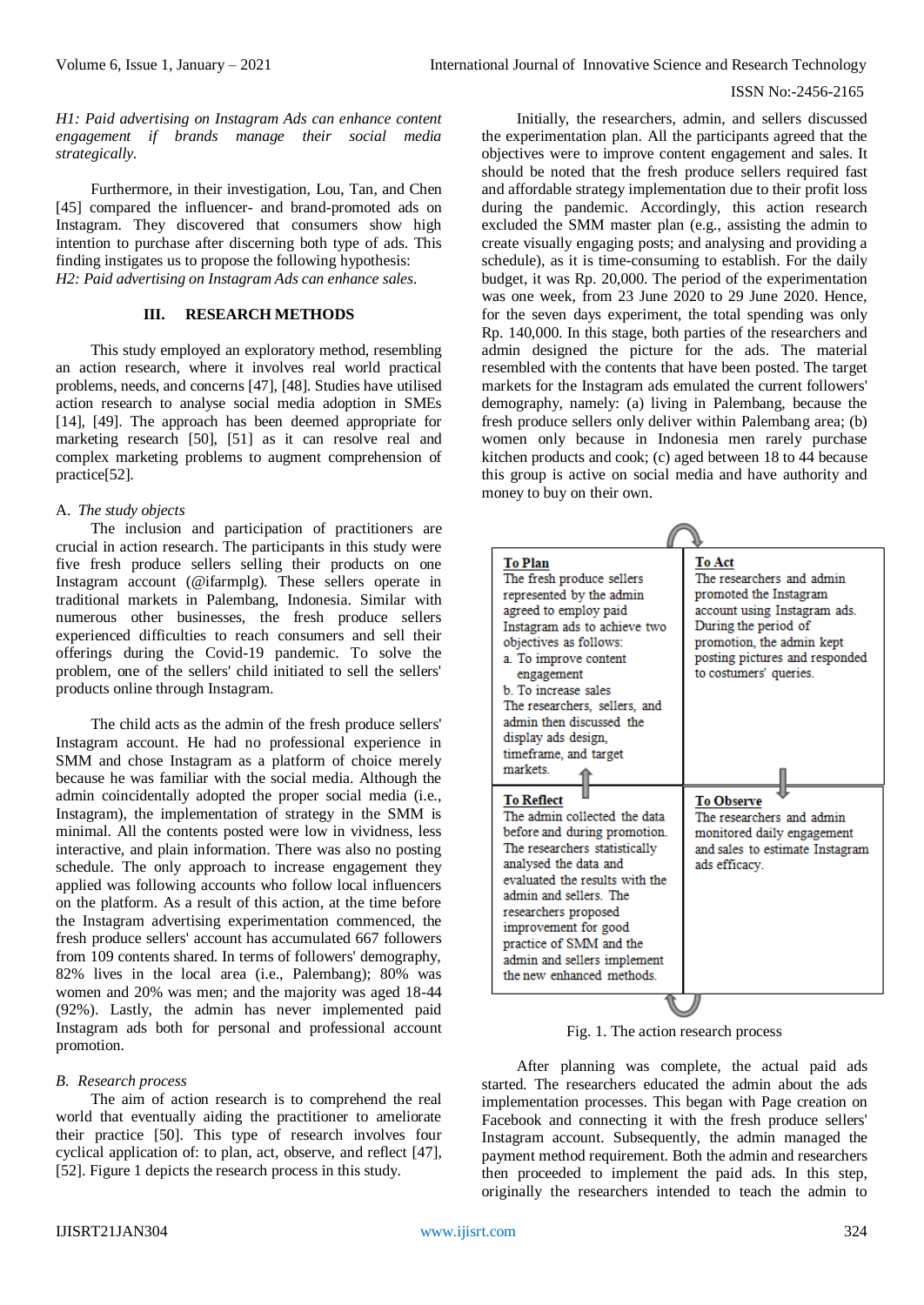apply the Instagram ads through Facebook Ads Manager as it is more detailed. Nonetheless, the admin has no capacity in operating it as it is considered complicated. As such, the advertising was performed directly on Instagram. The process was straightforward. In the Destination step, the admin directed people to visit @ifarmplg on Instagram if they clicked the ads. For the Audience and Budget sections, the settings referred to the predetermined target markets in the planning stage. At the end, the admin clicked the Promote button. It spent three hours for the review procedure and the ads automatically commenced. During the one-week promotion, the admin posted contents as usual and responded to customers' queries.

The admin and researchers observed the performance of the ads. They monitored the direct message on Instagram and content engagement. Also, because in the profile the admin provided WhatsApp link, customers also enquired about the products and service offered on the display ads via WhatsApp. The admin reported the queries on the app to the researchers.

In the succeeding stage, the paid Instagram ads terminated and the research participants reflected on the results. The admin collected the data each seven days before and during promotion timeframe. In total, there were 28 posts before and 14 posts during the experimentation. Albeit multitude of metrics provided by Instagram, this study solely deployed several of them. This was decided to follow the recommendation of McCann and Barlow [7] and Murdough [53] to avoid "analysis paralysis", or simply, to keep the evaluation of SMM objectives as simple as possible. This study classified the data into two as follows: (a) the data of each post using the metrics of like, comment, share, bookmark, and website click; (b) the data of overall account applying the metrics of profile visit, follow, and unfollow. This study also added the data of daily buyers and sales to measure sales performance. Once the data were collected, the researchers analysed them utilising the independent sample ttest. Afterwards, the researchers, admin, and sellers evaluated

the efficacy of the paid Instagram ads. Lastly, the researchers recommended the admin and sellers to implement the most effective and efficient practice based on the findings.

### **IV. RESULTS**

The total amount spent for Instagram ads was Rp. 140,000 (one hundred forty thousand rupiahs). This figure managed to reach 12,814 users with the total views of 13,454 times. There were 507 Instagram users click the ads. All in all, the cost per click was merely Rp. 276 (two hundred seventysix rupiahs). Table 1 exhibits the detail of the Instagram ads performance.

| TABLE I.           | <b>INSTAGRAM ADS RESULTS</b> |
|--------------------|------------------------------|
| Metric             | n                            |
| Amount spent       | 140,000                      |
| Reach              | 12,814                       |
| Impression         | 13,454                       |
| Unique link clicks | 507                          |
| Cost per results   | 276                          |

Table 2 corresponds to the total each post findings (before n=28; during n=14). The information reveals that during the paid Instagram ads implementation content engagement metrics were higher (like M=3.50, SD=1.557; comment M=.14, SD=.363; bookmark M=.29, SD=.611; website click M=.14, SD=.363) than those of before (like M=3.18, SD=2.389; comment M=.11, SD=.315; bookmark  $M=.04$ , SD=.189; website click M=.07, SD=.262), except for the share metric where the engagement were lower during the experimentation (M=.00, SD=.000) and higher before it (M=.04, SD=.189). However, independent t-tests proved these patterns to be insignificant (like  $t(36.966) = .524$ ,  $p > 0.05$ ; comment t(23.049)=-.314, p>0.05; bookmark t(14.257)=- 1.495, p>0.05; website click t(20.010)=-.655, p>0.05; share  $t(27.000)=1.000$ ,  $p>0.05$ ). These suggest that the paid Instagram ads implementation has no effect on content engagement of each post shared.

|                 | <b>Before Ads</b> | <b>During Ads</b> |          | df     | p-value |
|-----------------|-------------------|-------------------|----------|--------|---------|
| Like            | $M = 3.18$        | $M = 3.50$        | $-.524$  |        | .604    |
|                 | $SD = 2.389$      | $SD=1.557$        |          | 36.966 |         |
| Comment         | $M = .11$         | $M = .14$         | $-.314$  | 23.049 | .757    |
|                 | $SD = .315$       | $SD = .363$       |          |        |         |
| <b>Share</b>    | $M = .04$         | $M = .00$         | 1.000    | 27.000 | .326    |
|                 | $SD = .189$       | $SD = .000$       |          |        |         |
| <b>Bookmark</b> | $M = .04$         | $M = .29$         |          |        |         |
|                 | $SD = .189$       | $SD=.611$         | $-1.495$ | 14.257 | .157    |
| Website Click   | $M = .07$         | $M = 14$          |          | 20.010 | .520    |
|                 | $SD = .262$       | $SD = .363$       | $-.655$  |        |         |

| TABLE II. | THE INDEPENDENT SAMPLE T-TESTS RESULTS OF TOTAL EACH POST |
|-----------|-----------------------------------------------------------|
|-----------|-----------------------------------------------------------|

Table 3 shows the results of the overall Instagram account and sales performance (before n=7; during n=7). The findings unveil that during the paid Instagram ads experimentation content engagement of the overall account metrics were higher (profile visits M=85.43, SD=23.832; follow  $M=16.00$ , SD=8.287; unfollow  $M=2.14$ , SD=1.952) than those of before (profile visits M=81.00, SD=21.710;

follow M=9.14, SD=7.081; unfollow M=1.86, SD=1.574). However, independent t-tests verified these patterns to be insignificant (profile visits  $t(11.897) = -0.363$ , p $>0.05$ ; follow t(11.715)=-1.66, p>0.05; unfollow t(11.483)=-.302, p>0.05). These suggest that the paid Instagram ads implementation has no effect on content engagement of the overall account.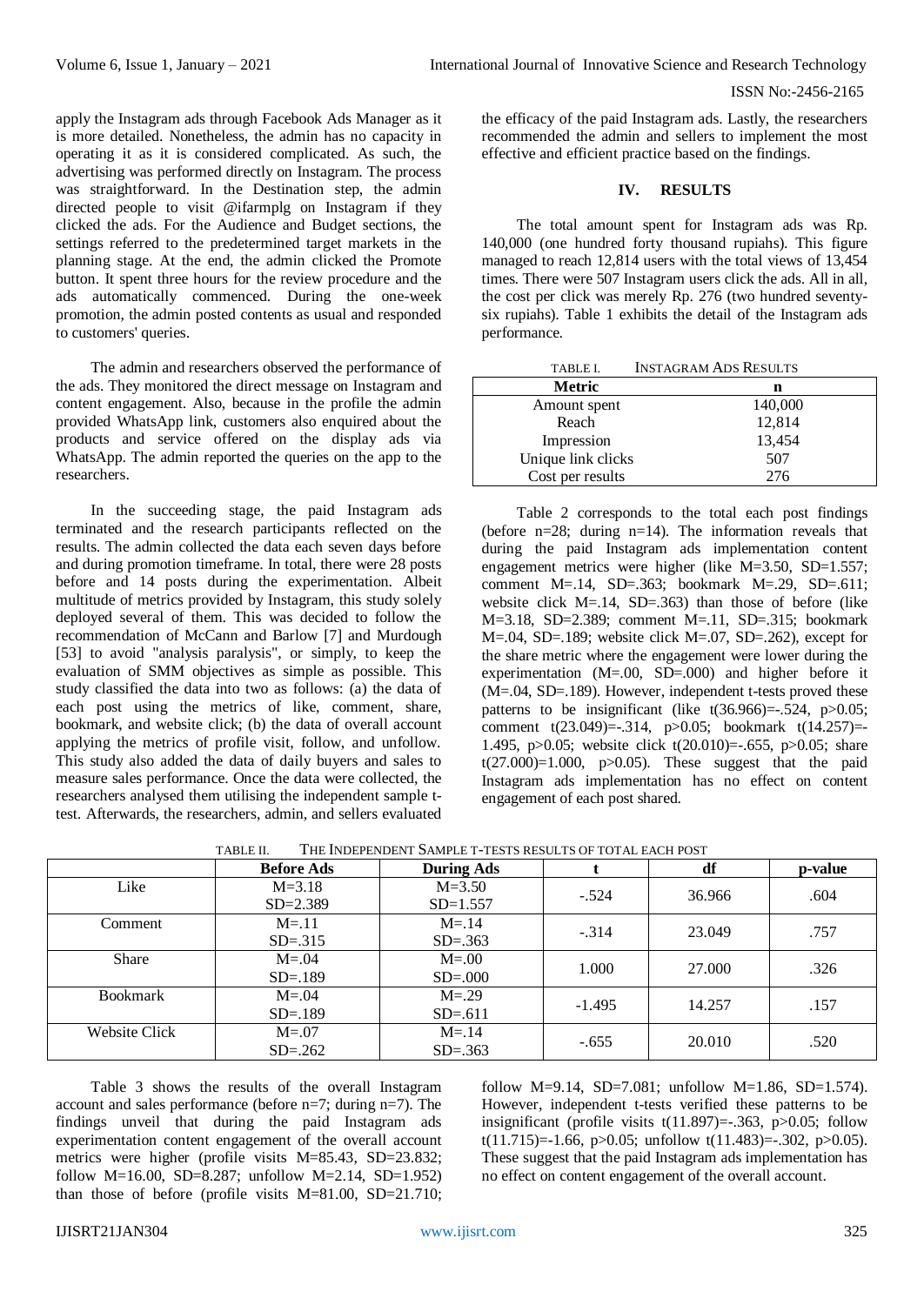|                | <b>Before Ads</b> | <b>During Ads</b> |         | df     | p-value |
|----------------|-------------------|-------------------|---------|--------|---------|
| Profile visits | $M = 81.00$       | $M = 85.43$       | $-.363$ | 11.897 | .723    |
|                | $SD = 21.710$     | $SD = 23.832$     |         |        |         |
| Follow         | $M = 9.14$        | $M = 16.00$       | $-1.66$ | 11.715 | .123    |
|                | $SD = 7.081$      | $SD = 8.287$      |         |        |         |
| Unfollow       | $M=1.86$          | $M = 2.14$        | $-.302$ | 11.483 | .768    |
|                | $SD=1.574$        | $SD=1.952$        |         |        |         |
| <b>Buyers</b>  | $M = 3.00$        | $M=6.14$          | $-3.55$ | 10.407 | .005    |
|                | $SD=1.291$        | $SD=1.952$        |         |        |         |
| <b>Sales</b>   | M=442285.71       | M=931214.29       | $-3.95$ | 8.695  | .004    |
|                | SD=143360.51      | $SD = 294366.814$ |         |        |         |

TABLE III. THE INDEPENDENT SAMPLE T-TESTS RESULTS OF OVERALL ACCOUNT AND SALES PERFORMANCE

Furthermore, during the paid Instagram ads experimentation the sales performance metrics were higher (buyers M=6.14, SD=1.952; sales M=931214.29,  $SD = 294366.814$  than before (buyers  $M = 3.00$ ,  $SD = 1.291$ ; sales M=442285.71, SD=143360.518). Independent t-tests also confirmed that the patterns to be significant (buyers t(10.407)=-3.55, p<0.05; sales t(8.695)=-3.95, p<0.05). This demonstrates that the paid Instagram ads implementation affects sales performance.

## **V. DISCUSSION**

Although the budget was minimal, the paid ads generated relatively high reach and clicks. This condition implies that the promotion was effective and efficient. The promotion nevertheless had no effect on content engagement. This is as expected and in support of H1 since the admin of the Instagram account applied negligible SMM strategy. Apart from paid ads, there are other factors that could influence content engagement. To be engaging, contents should include the elements of vividness [28], interactivity [30], remuneration, entertainment, social [32], charity, competition, holiday, human resources, promotion, and statement [33]. Timing is also important in managing a social media account [15], [29], [31].

Favourable content engagement is beneficial for businesses. It can shape consumers' trust [37],value [38], brand evaluations, and purchase intention [39], [40]. Also, the interaction between brands and consumers on social media can strengthen their relationships [41]. Such connection moreover can assist brands to improve business processes, such as for market analysis, product development, and recommendations [35], [36]. More substantially, content engagement on social media can potentially increase sales and profitability [42]–[44]. In the long term, SMEs such as fresh produce sellers in traditional markets should implement SMM strategy to increase content engagement. This is because eventually it can lead to sales and attain business sustainability.

The implementation of paid Instagram ads positively affects sales performance. The promotion significantly escalated both the number of buyers and sales. This is in line with H2 and following the study of Lou, Tan, and Chen [45]. This action research argues that this condition transpires due to the Covid-19 pandemic. The government in Indonesia applies restricted movement through social distancing policy

in highly infected areas. The government also reinforces citizens to stay at home and evade any unnecessary travels for the less contagious places. This approach causes people to avoid markets and purchase their daily needs (e.g., fresh produce) online from home. Consequently, the predetermined target markets that were exposed to the paid Instagram ads were likely to purchase the products.

Finally, SMEs lack of resources both financially and non-financially. The condition limits them from spending high financing for marketing. Based on the results in this action research, paid Instagram ads is affordable and effective. Forbye, in the event of pandemic, the majority of buyers purchase goods online and business profit is likely to reduce. Therefore, this study recommends SMEs to exercise SMM and paid Instagram ads, especially for fresh produce sellers in traditional markets.

## **VI. CONCLUSION**

This study reveals that paid Instagram ads failed to enhance content engagement to the inexpertly managed social media. However, this research confirms that paid Instagram ads could increase sales performance. The action research offers three contributions. First, it expands the limited existence of Instagram marketing discussion. Second, the investigation of the paid Instagram ads efficacy provides empirical evidence to the SMM literature. Third, the findings are beneficial for SMEs, especially those affected by the epidemic. They can adopt and adapt the insights to survive and success despite the hindrances.

There are several identified limitations in this study. The participants operate their businesses in Palembang, Indonesia. They sell fresh produce in traditional markets. Their characteristics might influence the representativeness of this research. Also, the implementation of paid Instagram ads was in a short period of time. The factor might alter the findings. Ergo, this study advocates further research to inspect distinct type of businesses residing in different location to corroborate the findings in this study. Further research moreover should extend the timeframe ofInstagram paid ads implementation to provide more robust results.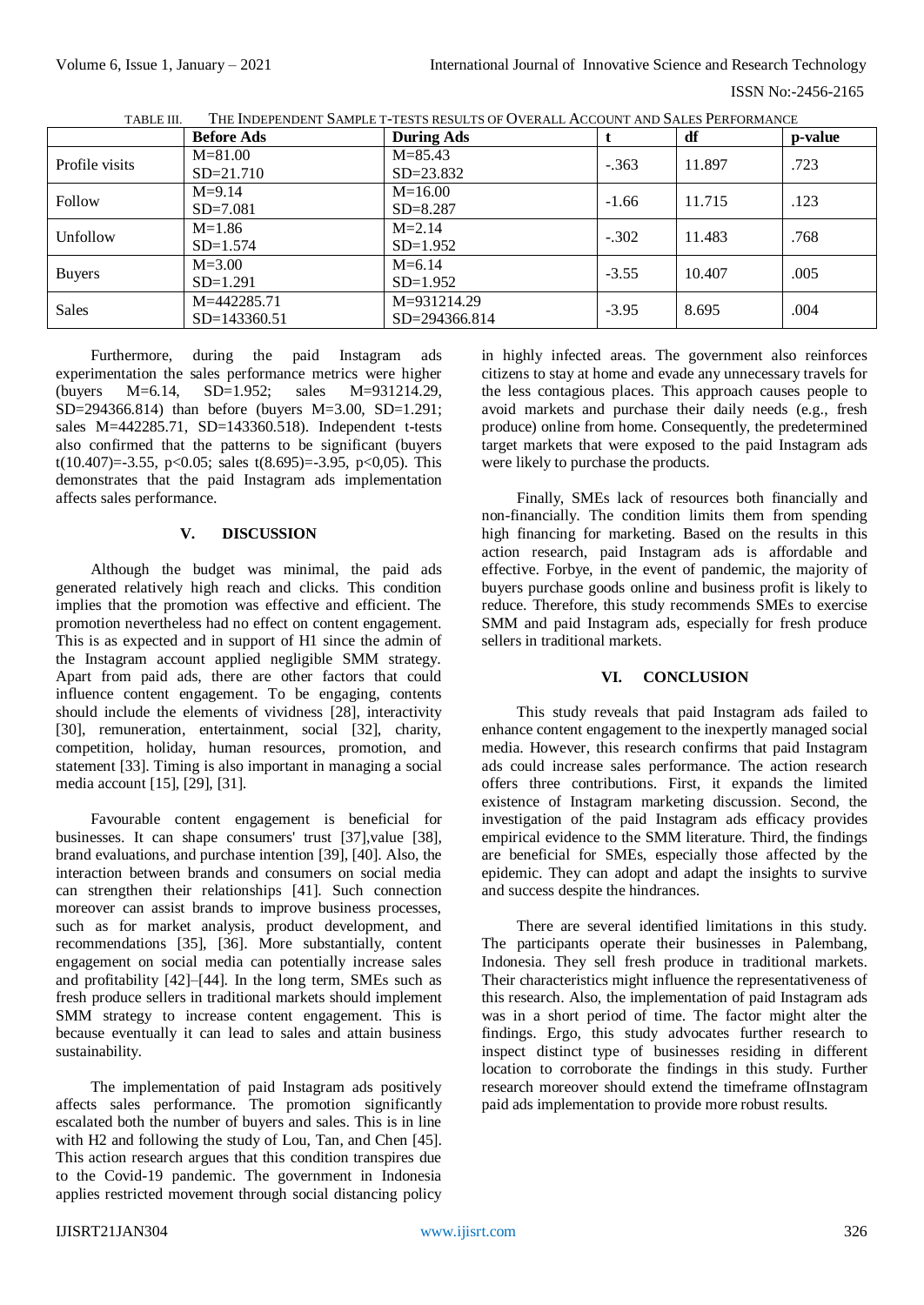## **REFERENCES**

- [1]. S. Sultan and W. I. M. Sultan, "Women MSMEs in times of crisis: challenges and opportunities," *J. Small Bus. Enterp. Dev.*, vol. 27, no. 7, pp. 1069–1083, 2020.
- [2]. E. Piraccini, H. Byrne, and S. Taddei, "Chronic pain management in COVID-19 era," *J. Clin. Anesth.*, vol. 65, no. April, p. 109852, 2020.
- [3]. Q. Liu *et al.*, "Assessing the global tendency of COVID-19 outbreak," *medRxiv*, vol. 215, pp. 1–15, 2020.
- [4]. S. Olivia, J. Gibson, and R. Nasrudin, "Indonesia in the Time of Covid-19," *Bull. Indones. Econ. Stud.*, vol. 56, no. 2, pp. 143–174, 2020.
- [5]. R. Sinaga and M. R. Purba, "Pengaruh Pandemi Virus Corona ( COVID-19 ) Terhadap Pendapatan Pedagang Sayur Dan Buah di Pasar Tradisional ' Pajak Pagi Pasar V ' Padang," *Regionomic*, vol. 2, no. 02, pp. 37–48, 2020.
- [6]. M. B. Pinto and A. Yagnik, "Fit for life: A content analysis of fitness tracker brands use of Facebook in social media marketing," *J. Brand Manag.*, vol. 24, no. 1, pp. 49–67, 2017.
- [7]. M. McCann and A. Barlow, "Use and measurement of social media for SMEs," *J. Small Bus. Enterp. Dev.*, vol. 22, no. 2, pp. 273–287, 2015.
- [8]. H. M. Taiminen and H. Karjaluoto, "The usage of digital marketing channels in SMEs," *J. Small Bus. Enterp. Dev.*, vol. 22, no. 4, pp. 633–651, 2015.
- [9]. N. Jones, R. Borgman, and E. Ulusoy, "Impact of social media on small businesses," *J. Small Bus. Enterp. Dev.*, vol. 22, no. 4, pp. 611–632, 2015.
- [10]. S. Ainin, F. Parveen, S. Moghavvemi, N. I. Jaafar, and N. L. M. Shuib, "Factors influencing the use of social media by SMEs and its performance outcomes," *Ind. Manag. Data Syst.*, vol. 115, no. 3, pp. 570–588, 2015.
- [11]. C. Newberry, "Illustration of two people climbing a line graph37 Instagram Stats That Matter to Marketers in 2020," *Hootsuite*, 2019. [Online]. Available: https://blog.hootsuite.com/instagram-statistics/. [Accessed: 27-Oct-2019].
- [12]. M. (Oberlo) Mohsin, "10 Instagram Stats Every Marketer Should Know in 2020 [Infographic]," *Oberlo*, 2020. [Online]. Available: https://www.oberlo.com/blog/instagram-stats-everymarketer-should-know. [Accessed: 01-Mar-2020].
- [13]. E. L. E. De Vries, "When more likes is not better : the consequences of high and low likes-to-followers ratios for perceived account credibility and social media marketing effectiveness," *Mark. Lett.*, p. 17, 2019.
- [14]. H. Virtanen, P. Björk, and E. Sjöström, "Follow for follow: marketing of a start-up company on Instagram," *J. Small Bus. Enterp. Dev.*, vol. 24, no. 3, pp. 468–484, 2017.
- [15]. R. M. Wahid and M. Wadud, "Social Media Marketing on Instagram: When Is the Most Effective Posting Timing?," *EPRA Int. J. Multidiscip. Res.*, vol. 6, no. 7, pp. 312–321, 2020.
- [16]. V. Dutot and F. Bergeron, "From strategic orientation to social media orientation: improving SMEs' performance on social media," *J. Small Bus. Enterp. Dev.*, vol. 23, no. 4, pp. 1165–1190, 2016.
- [17]. D. E. Schultz and J. J. Peltier, "Social media's slippery slope: challenges, opportunities and future research directions," *J. Res. Interact. Mark.*, vol. 7, no. 2, pp. 86– 99, 2013.
- [18]. B. A. A. Solem and P. E. Pedersen, "The effects of regulatory fit on customer brand engagement: an experimental study of service brand activities in social media," *J. Mark. Manag.*, vol. 32, no. 5–6, pp. 445–468, 2016.
- [19]. J. Bowen, "Trends affecting social media: implications for practitioners and researchers," *Worldw. Hosp. Tour. Themes*, vol. 7, no. 3, pp. 221–223, 2015.
- [20]. S. Iankova, I. Davies, C. Archer-Brown, B. Marder, and A. Yau, "A comparison of social media marketing between B2B, B2C and mixed business models," *Ind. Mark. Manag.*, vol. 81, no. January, pp. 169–179, 2019.
- [21]. W. H. Weiger, H. A. Wetzel, and M. Hammerschmidt, "Leveraging marketer-generated appeals in online brand communities: An individual user-level analysis," *J. Serv. Manag.*, vol. 28, no. 1, pp. 133–156, 2017.
- [22]. R. Agnihotri, R. Dingus, M. Y. Hu, and M. T. Krush, "Social media: Influencing customer satisfaction in B2B sales," *Ind. Mark. Manag.*, vol. 53, pp. 172–180, 2016.
- [23]. M. Phan, R. Thomas, and K. Heine, "Social media and luxury brand management: The case of burberry," *J. Glob. Fash. Mark.*, vol. 2, no. 4, pp. 213–222, 2011.
- [24]. X. Yu and C. Yuan, "How consumers' brand experience in social media can improve brand perception and customer equity," *Asia Pacific J. Mark. Logist.*, vol. 31, no. 5, pp. 1233–1251, 2019.
- [25]. S. Chatterjee and A. Kumar Kar, "Why do small and medium enterprises use social media marketing and what is the impact: Empirical insights from India," *Int. J. Inf. Manage.*, vol. 53, no. February, p. 102103, 2020.
- [26]. M. F. Walsh and J. Lipinski, "The role of the marketing function in small and medium sized enterprises," *J. Small Bus. Enterp. Dev.*, vol. 16, no. 4, pp. 569–585, 2009.
- [27]. M. Schreiner, T. Fischer, and R. Riedl, "Impact of content characteristics and emotion on behavioral engagement in social media: literature review and research agenda," *Electron. Commer. Res.*, no. 0123456789, 2019.
- [28]. I. Pletikosa Cvijikj and F. Michahelles, "A case study of the effects of moderator posts within a facebook brand page," *Lect. Notes Comput. Sci. (including Subser. Lect. Notes Artif. Intell. Lect. Notes Bioinformatics)*, vol. 6984 LNCS, pp. 161–170, 2011.
- [29]. I. Pletikosa Cvijikj and F. Michahelles, "Online engagement factors on Facebook brand pages," *Soc. Netw. Anal. Min.*, vol. 3, no. 4, pp. 843–861, 2013.
- [30]. L. de Vries, S. Gensler, and P. S. H. Leeflang, "Popularity of Brand Posts on Brand Fan Pages: An Investigation of the Effects of Social Media Marketing," *J. Interact. Mark.*, vol. 26, no. 2, pp. 83–91, 2012.